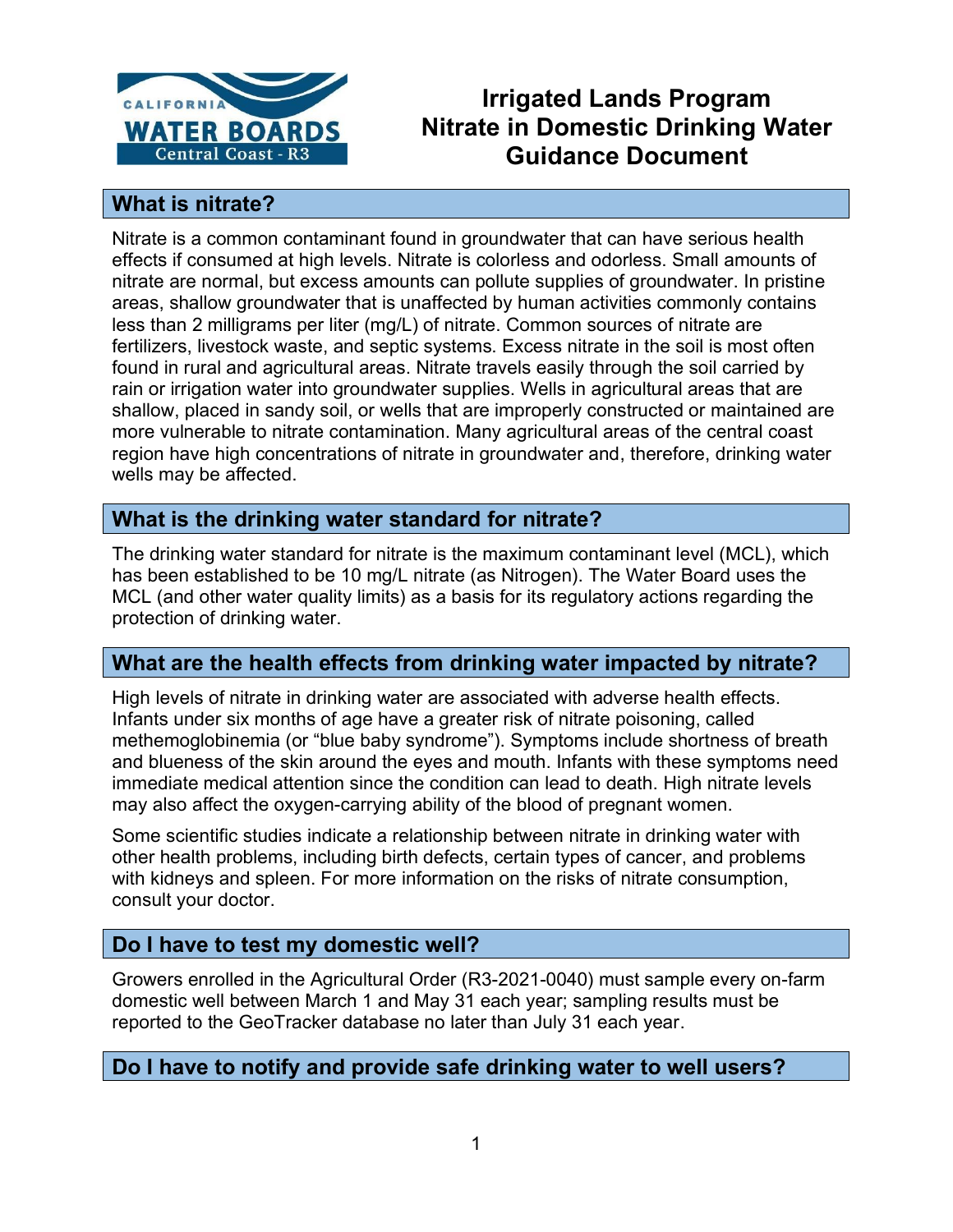Anyone providing drinking water should make sure the water is safe to drink, especially in higher risk locations, such as farming areas. Growers enrolled in the Agricultural Order (R3-2021-0040) must annually provide a summary of sampling results to on-farm domestic well users within 3 business days of receiving testing results from the laboratory. Growers must also provide a summary of the most recent laboratory results to any new well users within 3 business days whenever there is a change in the population using the well[1](#page-1-0). These sampling result summaries must be provided in a language that is appropriate for the domestic well users.

Agricultural Order (R3-2021-0040) does not include a requirement for growers to provide an alternative source of drinking water to on-farm domestic well users if the nitrate concentration detected in on-farm domestic wells exceeds the MCL; however, growers are required to inform domestic well users of nitrate concentrations detected in their drinking water wells on an annual basis so that the well users can make their own decisions regarding the use of an alternative water source (e.g., bottled water) for cooking and drinking (including for baby formula) even if the MCL for nitrate has not been exceeded.

## **What type of treatment is available if there is nitrate in the well?**

Nitrate is easily dissolved in water and there is no simple way to remove all nitrate from water. Although it is common to think of boiling or using a water softener or filter as a means of purifying water, none of these methods reduce nitrate in drinking water. Boiling the water before drinking or cooking does not remove nitrate. In fact, it causes some of the water to evaporate, which increases the nitrate concentration in the remaining water. Water softening and filtration may address other undesirable aspects of drinking water, but neither remove nitrate. Some available solutions are presented below.

#### **Immediate Solution:**

- An alternative source of water for drinking, cooking, and mixing baby formula (such as bottled water) should be considered if the nitrate concentration is close to, at, or exceeds the MCL.

#### **Long-term Solution:**

- Treatment technologies that remove nitrate include reverse osmosis, ion exchange, and distillation. All treatment technologies require periodic maintenance of the treatment system by a knowledgeable individual to ensure proper function.

#### **How can I protect my on-farm domestic wells from nitrate?**

Many options are available to help reduce the vulnerability of on-farm domestic wells to pollution, including the following:

<span id="page-1-0"></span><sup>&</sup>lt;sup>1</sup> Agricultural Order (R3-2021-0040), Attachment B - MRP, Section C. Groundwater Monitoring and Reporting, pages 13 -15.